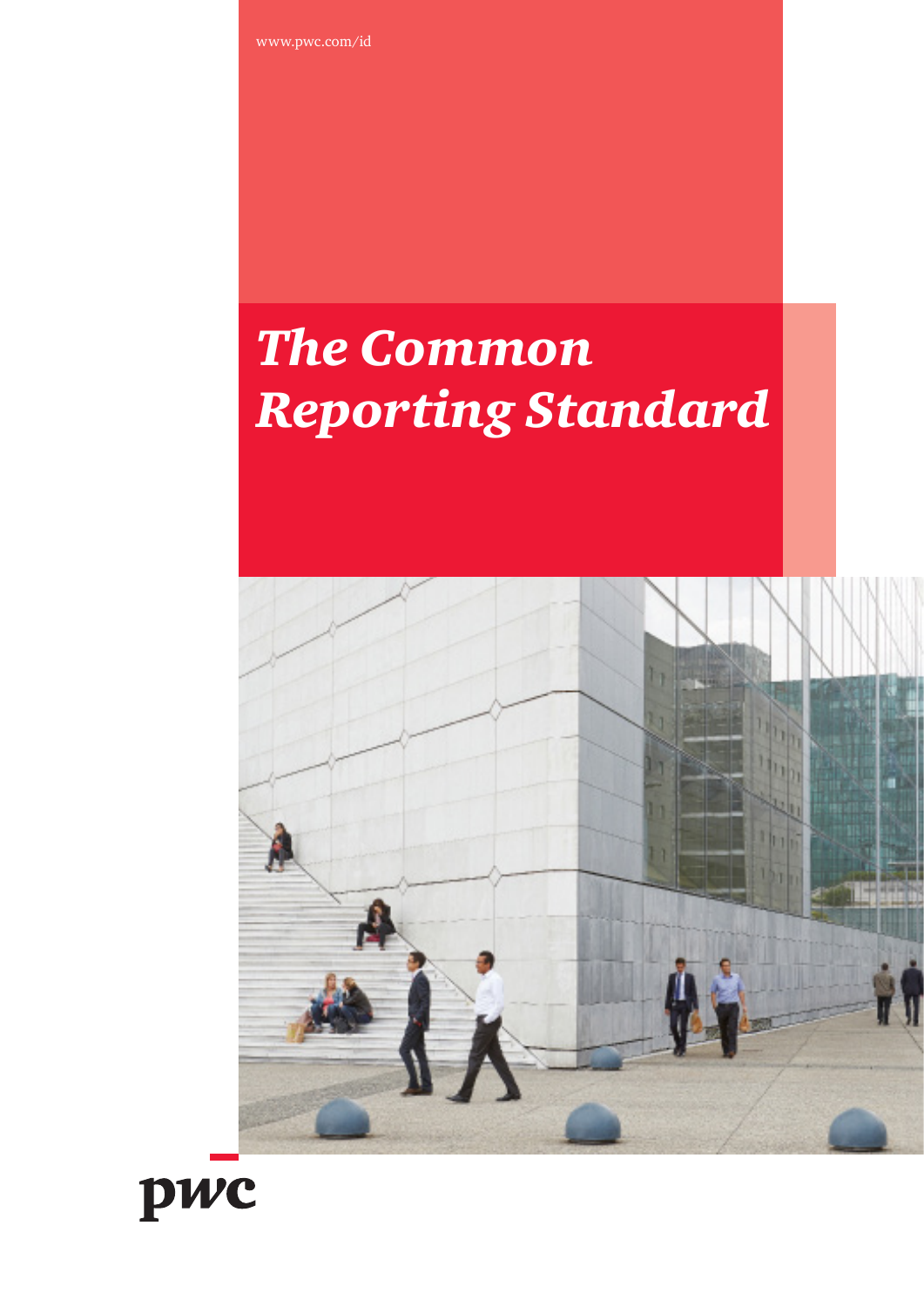## *In brief*

*Meet FATCA's intriguing new sibling: The Common Reporting Standard (CRS)*

By adopting the USA's intricate Foreign Account Tax Compliance Act (FATCA), the world has tentatively embraced the implementation of an automatic exchange of financial account information. Numerous countries are now determined to introduce FATCA-like intergovernmental agreements (IGAs) with their other counterparties besides the USA after witnessing the major impact FATCA has made on tackling the USA's overseas tax evasion issues. Thus, CRS - a global version of FATCA (informally known as GATCA) - has emerged.

## *What is the CRS?*

*The CRS is a version of FATCA with alterations to accommodate various countries' needs*

After decades of discussion and dialogue, the framework of CRS was finally issued in 2014 by the Organization for Economic Co-operation and Development (OECD) [\(link to PDF file](http://www.oecd.org/ctp/exchange-of-tax-information/automatic-exchange-financial-account-information-common-reporting-standard.pdf)). The CRS is one of the topics discussed in the Convention on Mutual Administrative Assistance in Tax Matters (The Convention) ([link to PDF file\)](http://www.oecd.org/ctp/exchange-of-tax-information/ENG_Convention_Flyer.pdf). It is a global standard for Automatic Exchange of Information (AEoI) that is based on the FATCA Model 1 IGA. As with the IGA-backed FATCA, the CRS will be operating on the basis of a Competent Authority Agreement (CAA) which will be signed by the respective countries' tax authorities.

Exchange of information revolves around any data or numbers in any format with written remarks that can be used to clarify taxpayers' income or assets. AEoI is a ground-breaking and highly progressive development relating to the exchange of information between nations. The exchange of information by request approach or spontaneous approach is currently conducted on a case-per-case basis, which quantitatively and qualitatively limits the scope of information exchanged. On the other hand, AEoI enables tax authorities to automatically exchange the information in an agreed format during certain periods, through arranged channels, with a one-time-only agreement. Hence, it expands the scope of the exchanged information, with relatively hassle-free bureaucratic procedures involved.

While FATCA operates by bilateral IGA between the USA and each of its counterparties, the CRS works by two kinds of CAA: bilateral and multilateral. A bilateral CAA is an exclusive agreement between two jurisdictions' tax authorities only, whereas a multilateral CAA (MCAA) has multiple jurisdictions as the signatories, and each jurisdiction exchanges information with all of the MCAA signatories.

As of June 4th 2015, 61 jurisdictions have signed the MCAA ([link to PDF file\)](http://www.oecd.org/tax/exchange-of-tax-information/MCAA-Signatories.pdf). These jurisdictions, including well-known tax havens such as Switzerland and the Cayman Islands, are expected to exchange information starting either in 2017 or 2018. Indonesia is one of the MCAA signatories, which triggers the obligation that Indonesian financial institutions will be ready to submit their first CRS report on September 2018.

### *Vital vocabulary*

*The three primary terms surrounding the Automatic Exchange of Information*

| <b>Convention on Mutual</b><br><b>Administrative</b><br><b>Assistance in Tax</b><br><b>Matters</b><br>(The Convention) | • The Convention is a freestanding multilateral agreement designed to promote<br>international co-operation for better operation of national tax laws, while<br>respecting the fundamental rights of taxpayers. It covers the exchange of<br>information, simultaneous tax examinations, tax examinations abroad, assistance<br>in recovery and measures of conservancy, the service of documents, and joint<br>audit facilities. |
|------------------------------------------------------------------------------------------------------------------------|-----------------------------------------------------------------------------------------------------------------------------------------------------------------------------------------------------------------------------------------------------------------------------------------------------------------------------------------------------------------------------------------------------------------------------------|
| <b>Competent Authority</b><br><b>Agreement</b><br>(CAA)                                                                | • The IGA version of CRS, based on FATCA Model 1 IGA.<br>• A bilateral or multilateral agreement to conduct Automatic Exchange of<br>Information (AEoI). The content itself is almost similar to FATCA's Model 1 IGA<br>but differs a bit to accomodate signatories' needs as IGA is mainly constructed<br>for USA-related purposes.                                                                                              |
| <b>Common Reporting</b><br><b>Standard (CRS)</b>                                                                       | • Also known formally as the Automatic Exchange of Information (AEoI) or<br>informally as the global version of FATCA (GATCA).<br>• Basically similar to FATCA with slight differences in various areas. While FATCA is<br>implemented through IGA, the CRS is is implemented through CAA either between<br>two countries (bilateral CAA) or more than two countries (multilateral CAA).                                          |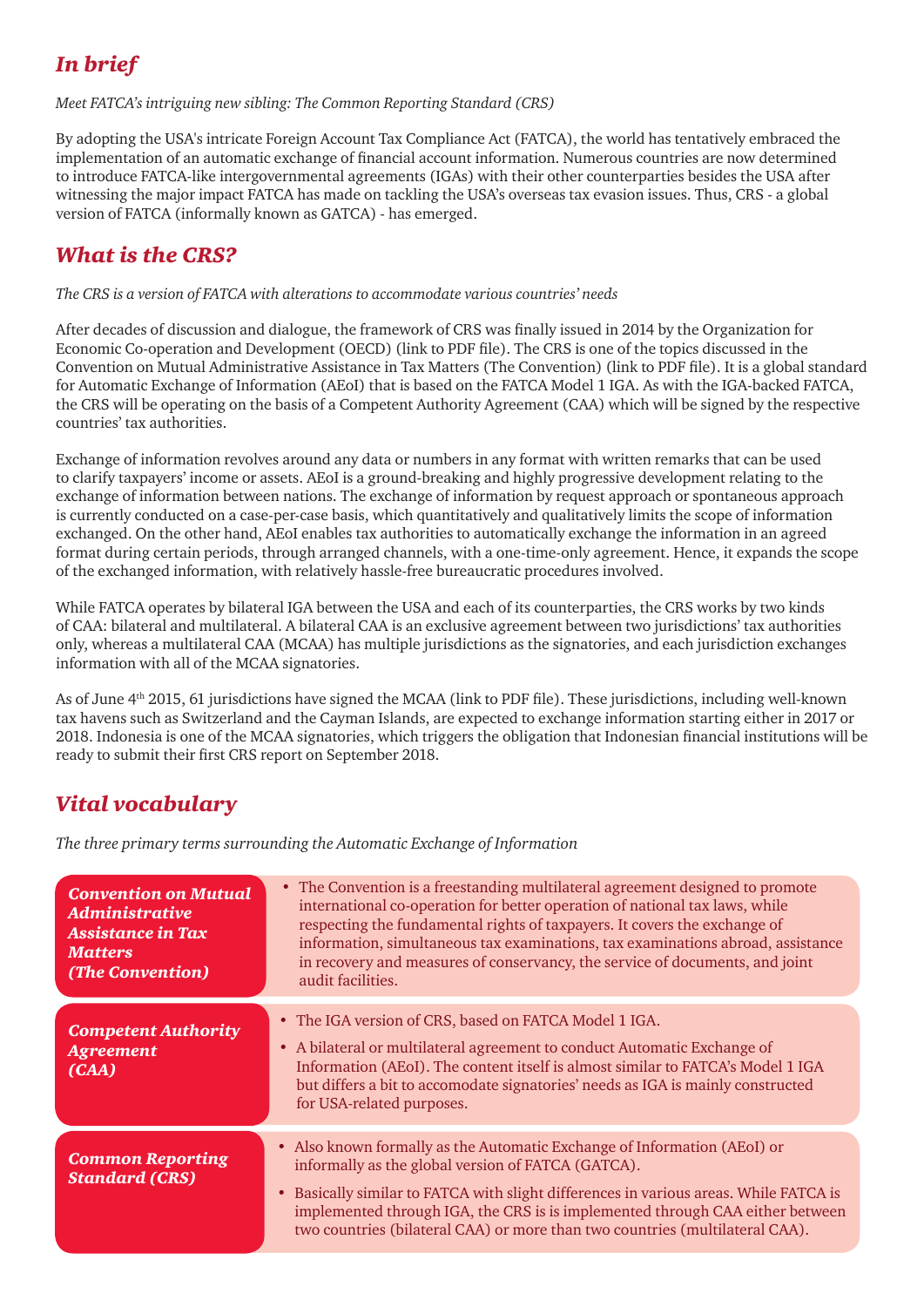## *The differences between FATCA and the CRS*

|                                        | <b>FATCA</b>                                                                                                                                                                                                                                                         | <b>CRS</b>                                                                                                                                                                                                                                                                                                                                                                                                                                                 |
|----------------------------------------|----------------------------------------------------------------------------------------------------------------------------------------------------------------------------------------------------------------------------------------------------------------------|------------------------------------------------------------------------------------------------------------------------------------------------------------------------------------------------------------------------------------------------------------------------------------------------------------------------------------------------------------------------------------------------------------------------------------------------------------|
| Timeframe                              | Clear deadlines for identification,<br>reporting and withholding processes<br>based on the applicable IGA.                                                                                                                                                           | The deadline for identification and reporting will<br>be based on CAAs and on discussions between the<br>signing jurisdictions.                                                                                                                                                                                                                                                                                                                            |
| Enforcement of the<br>regulation       | By withholding payments (non-IGA<br>countries) and local regulations (IGA<br>countries).                                                                                                                                                                             | No withholding. The enforcement will depend on<br>local regulations.                                                                                                                                                                                                                                                                                                                                                                                       |
| Threshold for<br>identification        | There are financial thresholds that<br>can be applied, both to new and pre-<br>existing individual and entity accounts.                                                                                                                                              | The threshold only applies to pre-existing entity<br>accounts.                                                                                                                                                                                                                                                                                                                                                                                             |
| Data to be reported                    | The information to be reported<br>includes the name, address, taxpayer<br>identification number (TIN), account<br>number, account balance or value,<br>gross amounts paid to the account in<br>the year and total gross proceeds paid<br>or credited to the account. | Similar to FATCA, with the addition of date and<br>place of birth (in the case of an individual).<br>For an entity account where one or more controlling<br>persons are reportable persons, the institution must<br>report the name, address, country(s) of residence,<br>and TIN of the entity. In addition, the name,<br>address, country(s) of residence, TIN and the date<br>and place of birth of each reportable person must be<br>reported as well. |
| Agreement                              | Between a jurisdiction's competent<br>authority with the USA's Internal<br>Revenue Service (IRS) (IGA countries)<br>or a business with the IRS (Non-IGA<br>countries).                                                                                               | Could be a multilateral agreement with more than<br>one jurisdiction.                                                                                                                                                                                                                                                                                                                                                                                      |
| Reporting deadlines<br>(starting from) | March 2015 (Non-IGA & IGA 2<br>countries).<br>September 2015 (IGA 1 countries).                                                                                                                                                                                      | Nine months after the end of the calendar year<br>based on the agreed CAA. Most likely, it will be start<br>in 2017 or 2018.                                                                                                                                                                                                                                                                                                                               |
| <b>Exchange information</b><br>system  | XML format, with IDES as the primary<br>method to transmit the message.                                                                                                                                                                                              | XML format.                                                                                                                                                                                                                                                                                                                                                                                                                                                |
| Reportable accounts                    | U.S. Persons, U.S. Entities, Passive<br>Non-Financial Foreign Entities with<br>Substantial U.S. Owner(s) and<br>Non-Participating Foreign Financial<br>Institutions.                                                                                                 | An individual or an entity that is resident in a<br>reportable jurisdiction under the tax laws of such<br>jurisdictions.<br>Therefore, an individual or an entity may be<br>reported in several jurisdictions if he/she/it is a<br>taxpayer in the respective jurisdictions.                                                                                                                                                                               |

## *Indonesia's CRS timeline*

*Indonesia will send the first CRS report in 2018; to whom?*

On October 30th 2014, Indonesia signed a commitment to conduct its first GATCA reporting in 2018. However, the commitment is not an official signing of any CAA. On December 2014, Indonesia's Minister of Finance went to Singapore to discuss the exchange of information, generating speculation that Singapore will be Indonesia's first potential CRS counterparties [\(link in Bahasa\)](http://www.kemenkeu.go.id/SP/pertemuan-menteri-keuangan-indonesia-dengan-menteri-keuangan-singapura-di-singapura-peningkatan). In addition, Indonesia became one of the MCAA signatories as of June 4th 2015. Therefore, Indonesia will send the first CRS report to more than 60 jurisdictions, excluding additional jurisdictions if Indonesia signs different CAAs with other countries.

#### *2011*

*Indonesia signed the Convention on Mutual Administrative Assistance in Tax Matters, which the CRS is part of.* 

#### *2014*

*MoF Rule No. 60/PMK.03/2014 and Presidential Decree No. 159 Year 2014 was released. Indonesia signed a commitment to start AEoI in 2018.*

#### *2015*

*Indonesia was listed as one of the MCAA signatories, triggering obligations for Indonesian FIs to submit the first CRS report in 2018 to more than 60 jurisdictions all over the world*

#### *2018*

*The anticipated CRS first reporting year, with 2017 as the first year to fulfill the CRS identification requirement.*